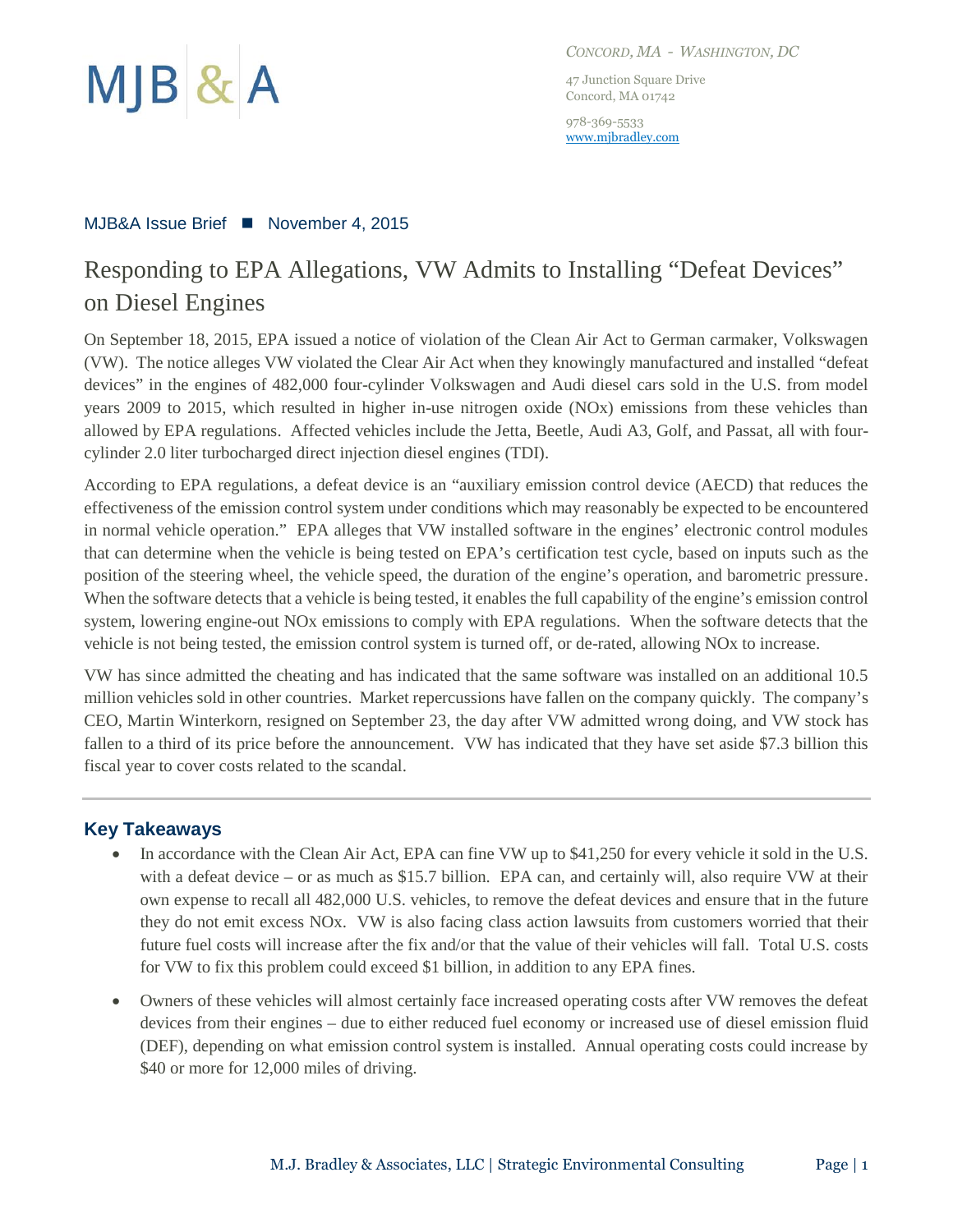

- In-use emissions from these vehicles are 8 to 34 times greater than allowed by EPA standards, depending on the installed emission control system and the type of driving (highway versus city). By the time VW removes the defeat devices from all 482,000 U.S. cars they will likely have emitted more than 42,000 tons of excess NOx – equivalent to the emissions from more than 550 billion miles of driving in a car that meets EPA standards, or to the NOx emitted by 15 U.S. coal-burning power plants annually.
- The emission standards in other countries are less stringent than EPA standards. Nonetheless, excess NOx from the 10.5 million vehicles that VW sold with the defeat device software overseas could exceed 500 million tons through 2017. If regulators or customers in these countries force VW to remove the defeat devices from these cars, and bring them into compliance with European emission regulations, VW's additional costs could reach between \$10 and \$30 billion.

## **Background**

 $\overline{a}$ 

Federal emissions regulations for new vehicles limit the amount of NOx, volatile organic carbon compounds (VOC), carbon monoxide (CO) and particulate matter (PM) that can be emitted from vehicle tailpipes. NOx and VOC are limited because they are "ozone precursors" – in the presence of sunlight atmospheric NOx and VOC are chemically transformed into ground level ozone, or smog, which is a respiratory irritant that has been linked to a number of negative health effects.

Current EPA emission standards limit allowable NOx emissions from all U.S. cars to no more than 0.07 grams per mile.<sup>1</sup> Compliance is based on testing using the Federal Test Procedure (FTP) - representative vehicles are mounted on a chassis dynamometer and operated over a specific set of test cycles in a laboratory. EPA's regulations also specify that in-use emissions should be no more than this limit for at least 120,000 miles of driving.

EPA was first alerted to potential problems with VW diesel vehicles in May 2014 when West Virginia University published the results of emission testing of three diesel cars, including a 2012 VW Jetta TDI and a 2013 VW Passat TDI. Testing was performed on five different in-use routes, including one that represents high-speed highway driving and three that represent slower-speed urban driving. In terms of average speed and other metrics these routes are similar to the FTP test cycles.

WVU's results showed that the third diesel tested (not a VW) generally met EPA's standards (<0.07 grams per miles (g/mi) NOx) during both urban and highway driving. However, both VWs emitted significantly more NOx than allowed. The Jetta emitted 0.99 g/mi NOx on the highway route and as much as 2.38 g/mi on one of the urban routes. NOx emissions from the Passat were lower, but still averaged 0.55 g/mi on the highway route and as much as 1.31 g/mi on one of the urban routes. Subsequent evaluation of the same vehicles by the California Air Resources Board (CARB) confirmed that they met the EPA NOx standards when tested using the FTP.

EPA questioned VW about this discrepancy, and the company offered various explanations. VW agreed to a voluntary recall in December 2014, but subsequent testing by EPA and CARB indicated that the changes VW made under the recall were not effective. Further evaluation by CARB failed to verify any of the technical explanations offered by VW. EPA and CARB refused to approve Certificates of Conformity<sup>2</sup> for VW's 2016 model year vehicles

<sup>&</sup>lt;sup>1</sup> Individual models can be certified to a higher level, but annually each manufacturer's sales must average to no more than this limit. The VW diesel cars in question were all certified by VW to this fleet average limit, based on testing using the federal test procedure.

<sup>&</sup>lt;sup>2</sup> Without a Certificate of Conformity verifying compliance with EPA emission regulations car manufactures cannot legally sell vehicles in the U.S.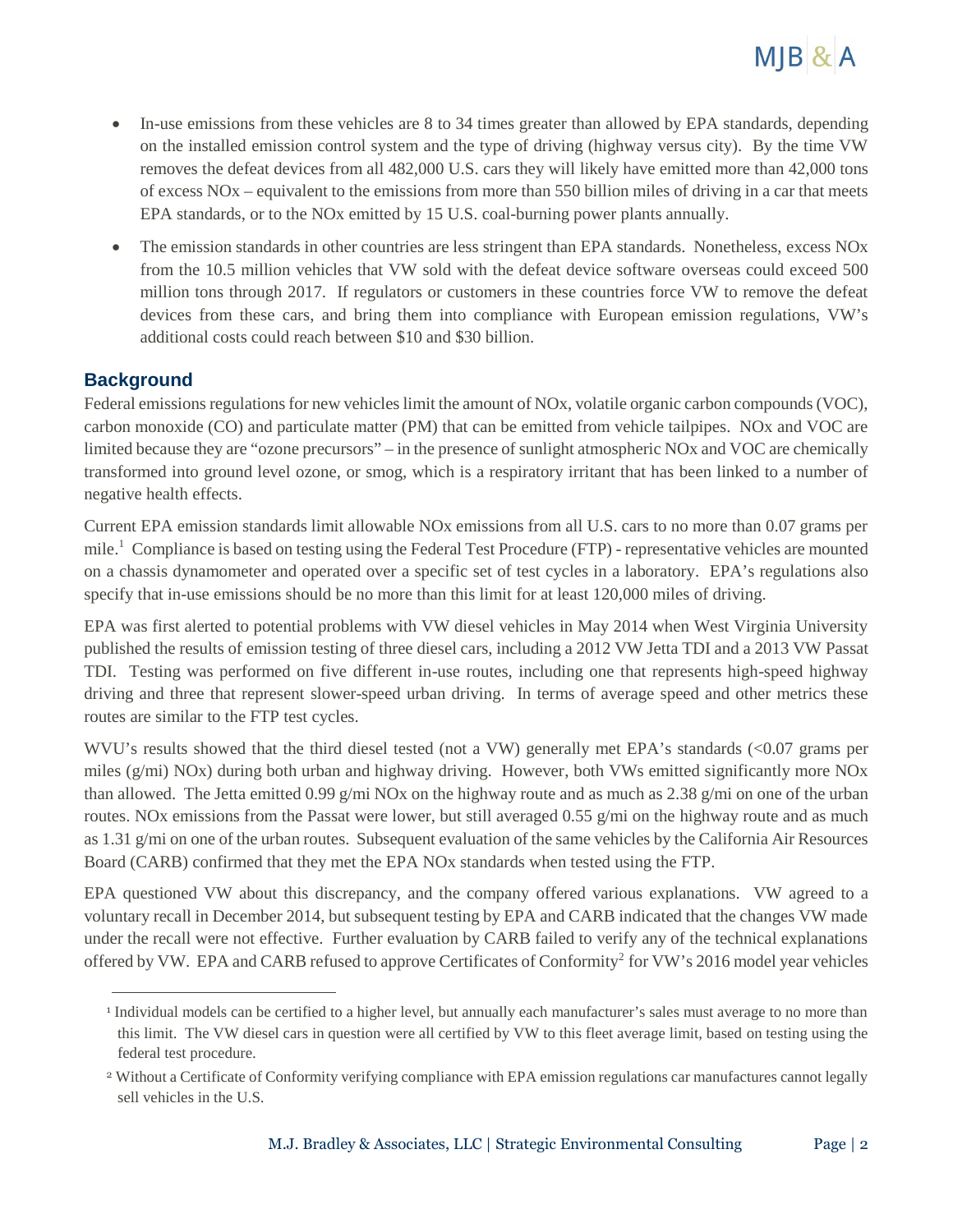

until the company explained the reasons for high in-use NOx emissions from their 2009 to 2015 model year vehicles, and provided adequate assurance that this would not happen on future vehicles. At that point VW admitted that they had installed a defeat device on these vehicles, in the form of a sophisticated software program that could determine when the vehicle were being tested.

Most recently, EPA, CARB and Environment Canada's lab performed additional testing and found that three more vehicles models (VW Touareg; Porsche Cayenne; and the Audi A6 Quattro, A7 Quattro, A8, A8L, and Q5) (years 2014 to 2016) installed similar defeat device software. These vehicles are slightly larger, equipped with the 3.0 liter diesel engine. On November 2, 2015, EPA issued a second notice of violation of the CAA to VW, alleging that the NOx emissions are up to nine times the legal limit of emissions in these models.

## **Why are VW diesel in-use emissions high?**

In order to meet current EPA emission limits all diesel vehicles need to use "after-treatment" devices installed in the tailpipe to remove NOx and PM produced by the engine before it enters the atmosphere. To remove PM, diesel vehicles use a diesel particulate filter (DPF). To remove NOx there are two different technologies that could be used: a lean NOx trap (LNT), or selective catalytic reduction (SCR). Both of these technologies use catalysts to promote chemical reactions in the exhaust that reduce nitrogen oxides to elemental nitrogen, but they do it in very different ways.

During normal "lean" operation of the diesel engine, when there is a lot of excess oxygen in the exhaust, barium or other oxides in an LNT catalyst chemically bind nitrogen oxides, removing them from the exhaust and storing them in the catalyst. However, the catalyst must be periodically "regenerated" to remove and reduce stored nitrogen. To do so, additional diesel fuel is injected into the exhaust to create "rich" conditions for a short period of time. This causes the stored NOx to release from the barium catalyst and allows it to be reduced to elemental nitrogen, preventing it from entering the atmosphere, across a second reducing catalyst which is similar to the catalytic converter installed on gasoline vehicles for the same purpose. The more NOx that is produced by the engine, the larger the LNT storage catalyst needs to be, and/or the more frequently it needs to be regenerated, and the more diesel fuel is required for the regeneration.

SCR systems do not store NOx like LNT systems; they use a single reducing catalyst to continuously reduce nitrogen oxides to elemental nitrogen. However, because diesel engines operate lean they need a "reductant" to allow this to happen. The reductant of choice for diesel engines is a solution of 32% urea in water. This urea solution is typically referred to and sold as "diesel emission fluid' (DEF). The DEF is injected into the exhaust ahead of the catalyst and the nitrogen oxides are reduced across the catalyst. The more NOx that is produced by the engine the larger the SCR catalyst needs to be, and the more DEF is required.

VW sold diesel vehicles in the U.S. with both LNT and SCR systems. Starting in model year 2009 the Jetta TDI was introduced in the US with an LNT system as part of its emission controls. The next year the Golf TDI and Audi A3 TDI went on sale in the U.S., followed by the Beetle TDI in model year 2012; all of these models used LNT through the 2014 model year. Also in model year 2012, VW introduced the Passat TDI in the U.S., but this model did not use LNT – it came with SCR. In the 2015 model year, VW discontinued the use of LNT and all of its U.S. diesel models were sold with SCR systems (Jetta, Golf, Beetle, Passat, Audi A3).

Of the 482,000 diesel vehicles that VW sold in the U.S. with defeat devices about two thirds have LNT systems and one third have SCR systems. During the WVU testing, NOx emissions were significantly higher from the LNTequipped VW car than from the SCR-equipped VW car.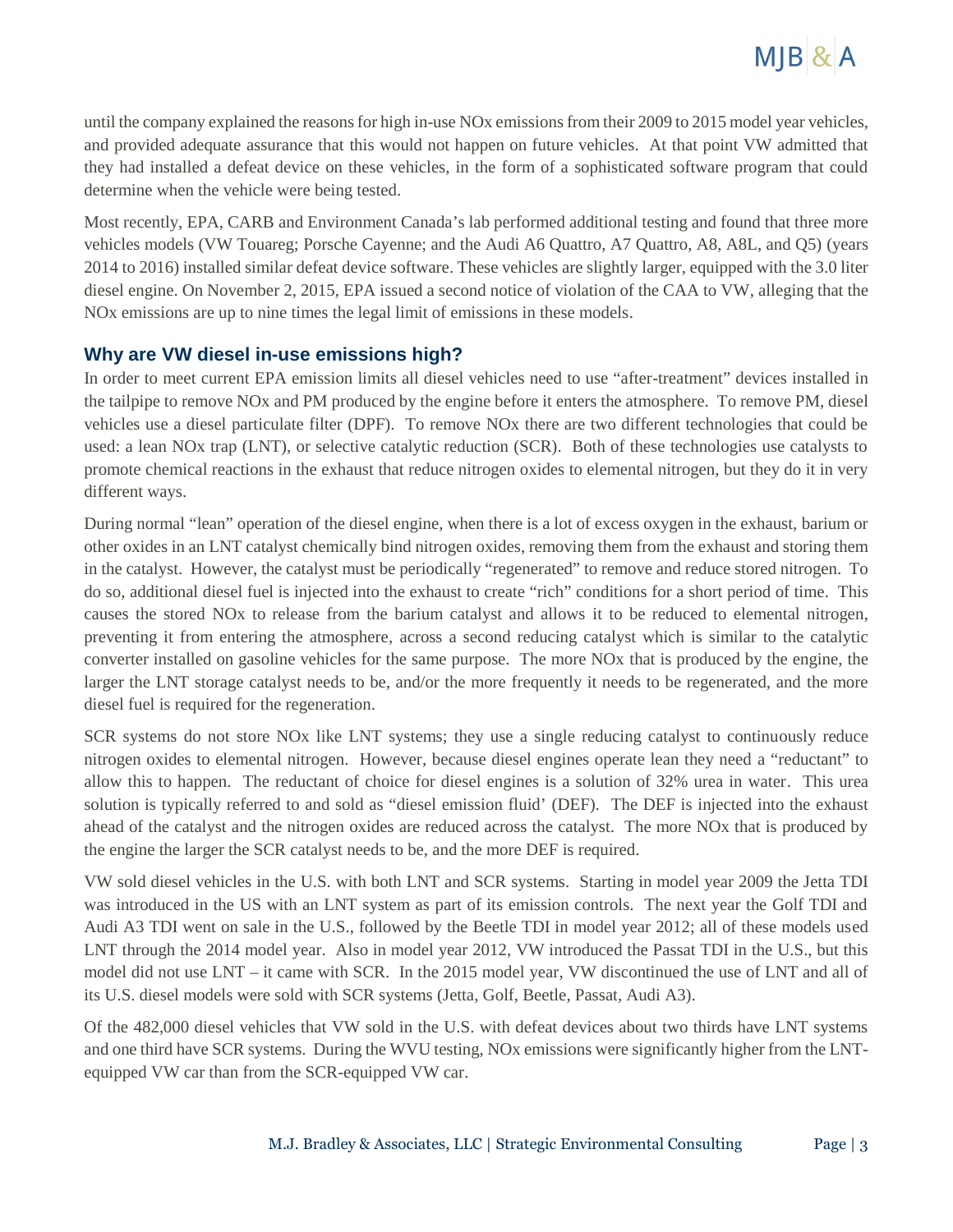

The reason why in-use emissions from these vehicles is higher than it is on emissions tests varies depending on whether they use LNT or SCR. For Jetta, Golf, Beetle, and Audi A3s with LNT systems it is likely that at times when the defeat software determines that the vehicle is on an official emissions test the LNT system is regenerated at a rate that lowers NOx to the level required by EPA  $\langle 0.07 \text{ g/ml} \rangle$ . However, it is likely that when the software determines that the vehicle is not being tested the engine ECM regenerates the LNT system less frequently, thus saving fuel, but also allowing more NOx to exit the tailpipe. It is also possible that VW did not size the LNT catalyst to be effective if used all the time. It is likely that VW installed the defeat software to increase real-world fuel economy, and also potentially to reduce the cost of the LNT system, on these vehicles.

Similarly, for the Passats and all model year 2015 vehicles equipped with SCR systems, when the defeat software determines that the vehicle is on an official emissions test the engine ECM likely injects enough DEF to reduce NOx to the level required by EPA. However, when the software determines that the vehicle is not being tested the engine ECM likely injects less DEF into the exhaust, thus allowing more NOx to exit the tail pipe. VW advertises that the DEF tank only needs to be re-filled every 15,000 miles, or less than once a year for the typical customer. Based on the WVU testing it is likely that the DEF tank would have to be re-filled three times as often (more than twice a year) if the defeat software was not installed.

#### **What will VW have to do to fix the problem?**

EPA will almost certainly issue a mandatory emissions recall for all model year 2009 and later VW diesel vehicles with 2.0 liter TDI diesel engines. This means that VW will be required to notify all customers who own one of these vehicles, to bring it to a VW dealer to be fixed at no charge. At a minimum, the fix will require that the engine ECM be reprogrammed to remove the defeat software. If existing ECMs can be reprogrammed this could cost VW less than \$100 per car, but if the ECMs must be replaced with new hardware this could cost VW more than \$500 per car.

It is also possible that VW may be required to replace the catalysts or other components of the LNT and SCR systems on these vehicles to increase their capacity or activity, or to correct any durability issues. This could cost a thousand dollars per car, or more. In the extreme, VW may need to make other changes to the base engines to reduce engine-out NOx; the bill for this would certainly be thousands of dollars per engine. VW has already hinted that on some engines (likely those equipped with LNT) the required fix will include significant hardware changes, not just removal of the defeat software. It is possible that for these vehicles the existing LNT systems will need to be removed and replaced with new SCR systems.

Any fix will increase fuel use for Jetta, Golf, Beetle, and Audi A3 vehicles with LNTs by 2% or more; this will reduce in-use fuel economy by at least one mile per gallon, costing owners an additional \$40 or more per year in fuel bills. DEF use will likely triple for Passat cars with SCR – again costing their owners an additional \$40 or more per year.

Given the fact that their costs will increase, many VW owners will likely be reluctant to get their cars fixed. This will be of concern to EPA, which will want VW to provide incentives to ensure that the recall is completed on as many cars as possible, as quickly as possible. Class action lawsuits against VW may also force additional compensation to vehicle owners. If VW is forced to pay owners' additional fuel and DEF bills for the remainder of the emissions warranty period (120,000 miles) on all 482,000 affected U.S. cars these costs will add up to at least \$70 million. All together VW's costs to fix this problem could total \$1 billion or more in the U.S. – in addition to any fines levied by EPA.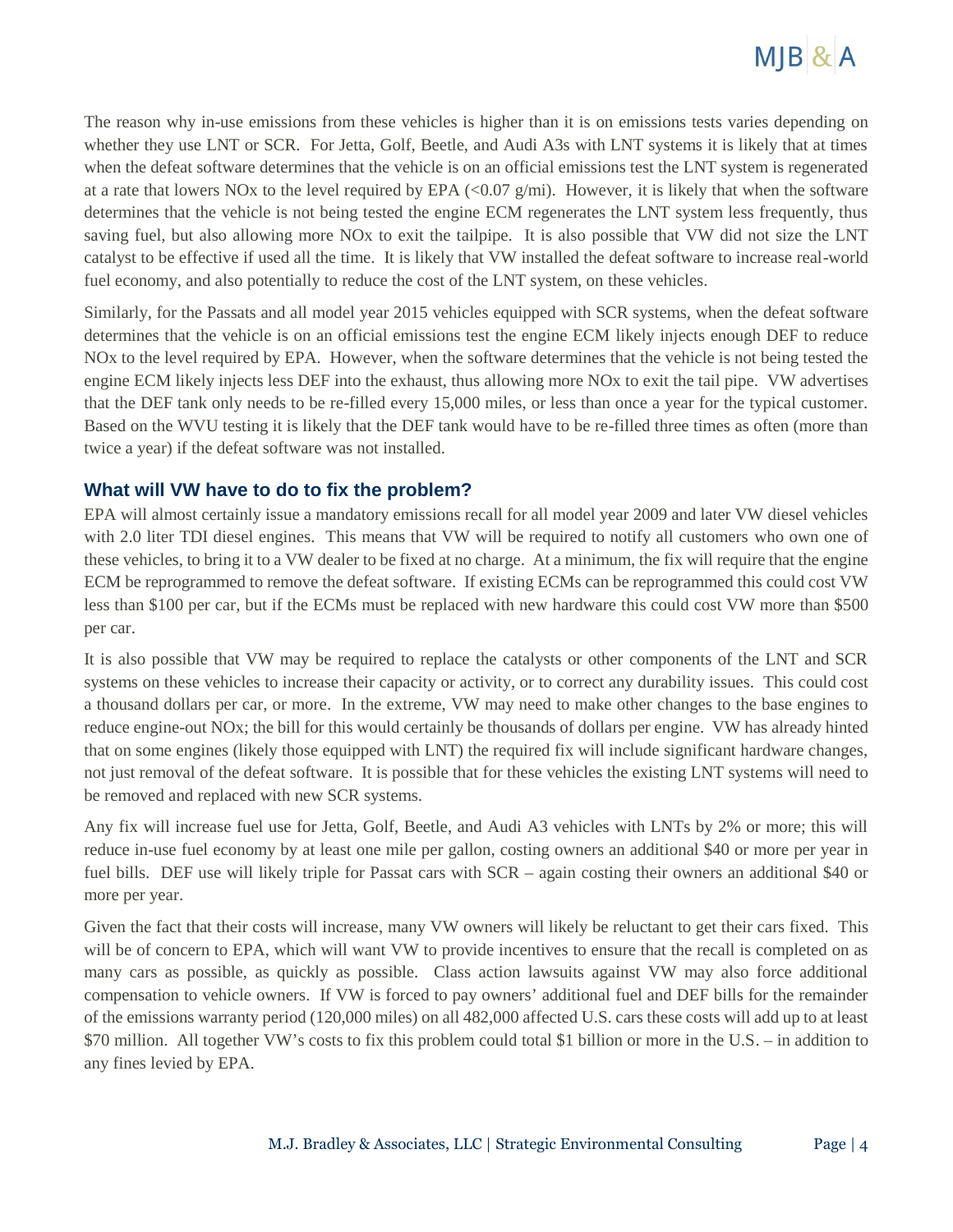

#### **How does VW cheating affect the environment?**

Based on the WVU test data, the Jetta, Golf, Beetle, and Audi A3 cars with defeat devices are each emitting about 43 pounds more NOx per year than allowed by EPA and the Passat cars with defeat devices are each emitting about 25 pounds per year excess  $NOx^3$ . By the time all of these defeat devices are removed (likely 2017 at the earliest) the 482,000 vehicles in the U.S. will have emitted more than 42,000 tons of excess NOx into the atmosphere. This is equivalent to an additional 550 billion miles of driving in cars that meet EPA standards, or to the NOx emitted by 15 U.S. coal-burning power plants annually.

#### **What about VW cars sold overseas?**

Most, if not all, of the 10.5 million diesel vehicles that VW sold with defeat software in other countries were certified to Euro 5 emission standards, which are somewhat less stringent that EPA standards. Nonetheless, if the defeat software works in a similar manner on these cars they may already have emitted more than 300,000 tons of excess NOx, and will continue to emit more than 130,000 tons of excess NOx every year until the software is removed and they are brought into compliance with EU emission standards.

While it is already clear that EPA will force VW to fix the in-use NOx problem on cars sold in the U.S. it is not clear that regulators in other countries will be as aggressive, if only because they lack the full complement of enforcement tools provided to EPA under the Clean Air Act. Compared to EPA regulations, Euro 5 has relatively weak in-use compliance and enforcement provisions. The Euro 5 legislation has only vague language about in-use compliance, which has never been clarified by the European Commission in implementing regulations. Euro 5 also does not require manufacturers to conduct any in-use testing (as EPA regulations do) and once issued "type approval" for a given vehicle (the equivalent of EPA's Certificate of Conformity) is good until emissions standards change – it does not need to be renewed each model year as required by EPA. This gives approval authorities limited basis for revocation of type approval based on poor in-use performance.

If European regulators – or customer litigation – forces VW to implement similar fixes as what is likely to be required in the U.S., total costs for VW to get this scandal behind them could reach \$10 - \$30 billion worldwide.

 $\overline{a}$ 

<sup>3</sup> Based on 12,928 miles per year and assuming 60% urban/40% highway driving